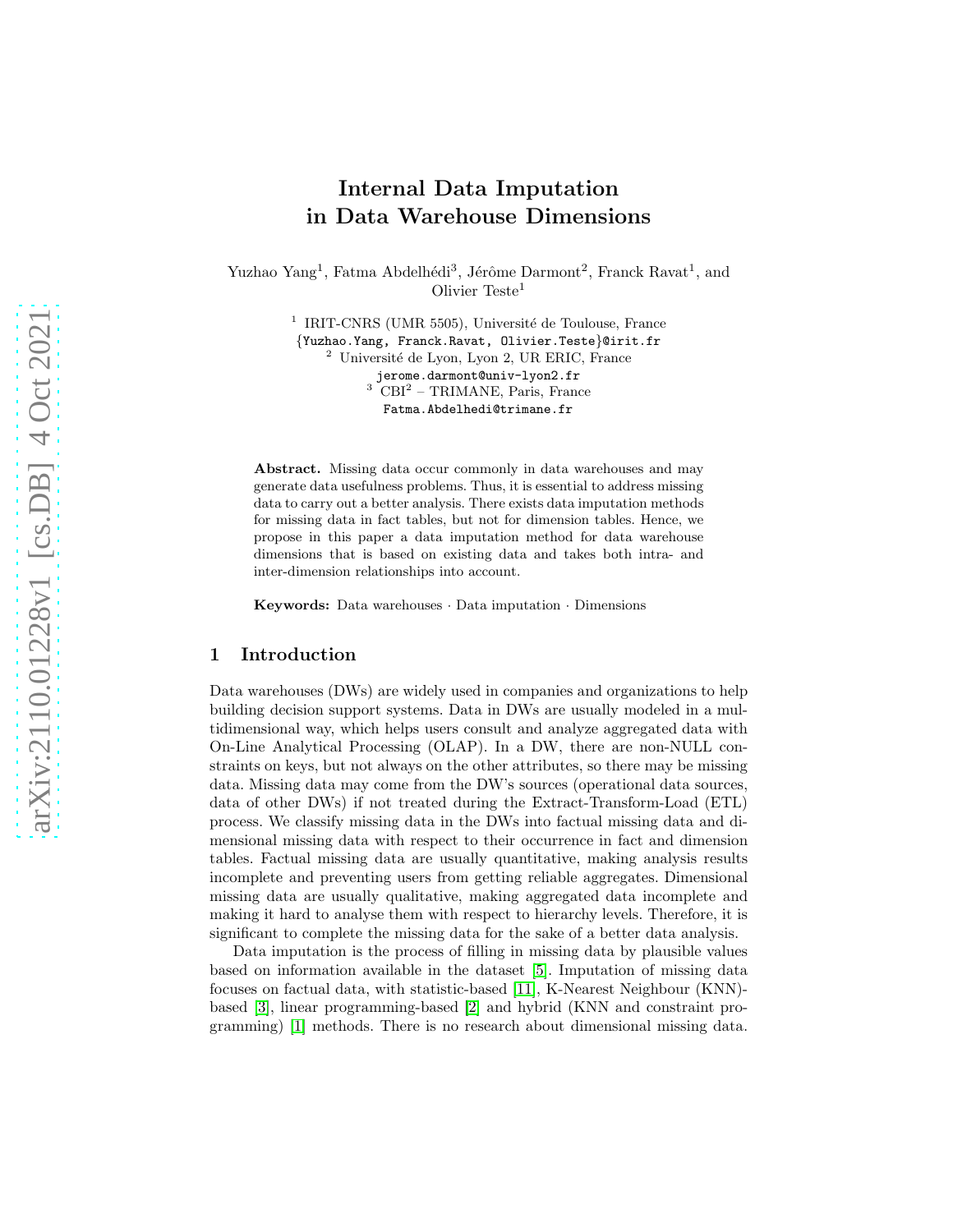However, dimensional data are mostly qualitative and there are methods for qualitative data imputation. Some methods replace missing values through business rules [\[4,](#page-7-5)[9\]](#page-7-6) or association rules [\[10](#page-7-7)[,8\]](#page-7-8). Yet business rules are not always available in practice, and association rules require to define support and confidence thresholds, which is not always easy. External sources can also be employed, e.g., through crowdsourcing [\[6\]](#page-7-9) or taking advantage of Web information [\[12\]](#page-7-10). Yet, suitable external sources may be difficult to find. Eventually, data imputation in DWs should consider the different structural elements in an OLAP systems, such as dimensions and hierarchies. As a result, we propose in this article an internal, i.e., based on existing data, data imputation method for dimensional missing data in DWs, by considering inter- and intra-dimension relationships.

The rest of the paper is organized as follow. In Section [2,](#page-1-0) we formalize the OLAP model. In Section [3,](#page-1-1) we detail our imputation method and provide the corresponding algorithms. In Section [4,](#page-3-0) we validate our proposal through a series of experiments. Finally, in Section [5,](#page-7-11) we conclude the paper.

## <span id="page-1-0"></span>2 Preliminaries

We introduce here the multidimensional DW concepts and notations used in this paper [\[7\]](#page-7-12).

**Definition 1.** A data warehouse, denoted DW, is defined as  $(N^{DW}, F^{DW},$  $D_{\text{out}}^{DW}$ ,  $Star^{DW}$ ), where  $N_{\text{out}}^{DW}$  is the data warehouse's name,  $F^{DW} = \{F_1^{DW}, ...,$  $F_m^{DW}$  is a set of facts,  $D^{DW} = \{D_1^{DW},...,D_n^{DW}\}\$ is a set of dimensions and  $Star^{DW}: F^{DW} \to D^{DW}$  is a mapping associating each fact to its linked dimensions.

**Definition 2.** A dimension, denoted  $D \in D^C$ , is defined as  $(N^D, A^D, H^D, I^D)$ , where  $N^D$  is the dimension's name,  $A^D = \{a_1^D, ..., a_u^D\} \cup \{id^D\}$  is a set of where  $N$  is the dimension's name,  $A = \{a_1, ..., a_u\} \cup \{a_i\}$  is a set of attributes, where  $id^D$  represents the dimension's identifier.  $H^D = \{H_1^D, ..., H_v^D\}$ is a set of hierarchies.  $I^D = \{i_1^D, ..., i_e^D\}$  is a set of dimension instances. The value of instance  $i_e^D$  for attribute  $a_u^D$  is denoted as  $i_e^D.a_u^D$ .

**Definition 3.** A hierarchy of dimension D, denoted  $H \in H^D$ , is defined as  $(N^H, Param^H)$ , where  $N^H$  is the hierarchy's name.  $Param^H =$  $>$  is an ordered set of dimension attributes, called parameters, which set granularity levels along the dimensions:  $\forall k \in [1...v], p_k^H \in A^D$ . The case where  $p_1^H$  rolls up to  $p_2^H$  in H is denoted by  $p_1^H \preceq_H p_2^H$ . Weak<sup>H</sup> =  $Param^H \rightarrow (A^D - Param^H)$ is a mapping possibly associating each parameter with one or several weak attributes, which are also dimension attributes providing additional information.  $Weak^H[p_x^H] = \{w_1^{p_x^H} ..., w_y^{p_x^H}\}\$ is the weak attribute set for parameter  $p_x^H$ .

# <span id="page-1-1"></span>3 Internal Data Imputation for Dimensions

Internal data imputation consists in replacing missing data in dimensions with the aid of existing data. Existing data imputation is convincible because we use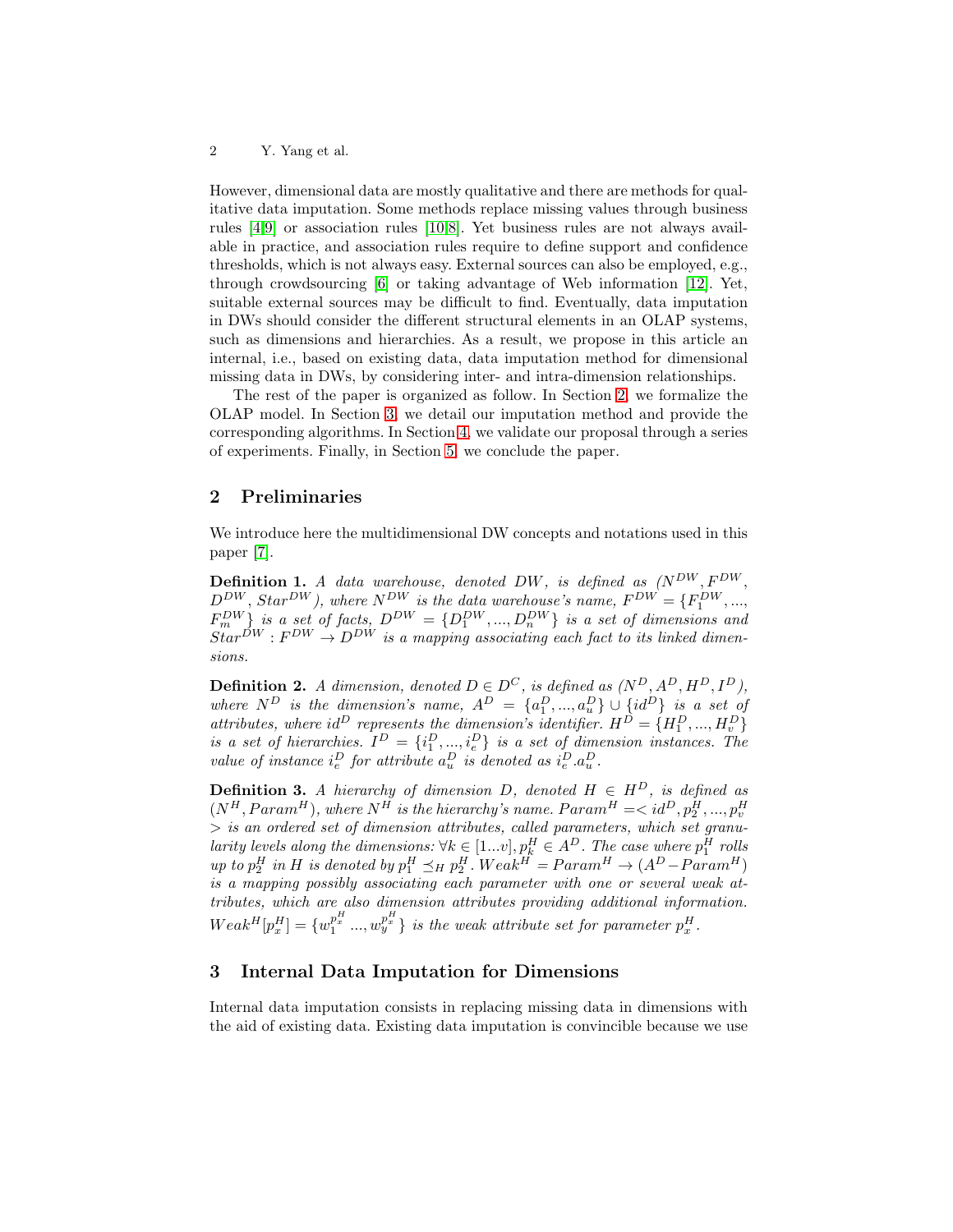accurate data and not predictions or otherwise computed values. Imputation can be achieved through intra- and inter-dimensional relationships. Let us introduce these two types of data imputation.

Intra-dimensional Imputation Intra-dimension imputation relies on data from the same dimension. There are indeed functional dependencies between attributes in the same hierarchy. If an attribute is a parameter, its values depend on the values of lower-granularity parameters. Our intra-dimension imputation method is presented in Algorithm [1.](#page-2-0) We first check each parameter in hierarchies of the DW. If there exists missing data for this parameter (Lines 1-2), we search for an instance with value in a lower-granularity parameter and whose value exists (Lines 3-4). Then, we can then fill in the missing data with this value (Line 5).

| <b>Algorithm 1:</b> Intra-dimension Imputation                                                                                              |
|---------------------------------------------------------------------------------------------------------------------------------------------|
| <b>1 for</b> each $p_n^H \in Param^H$ , where $H \in H^D$ , $D \in D^{DW}$ do                                                               |
| for each $i_e^D \in I^D$ , where $i_e^D \cdot p_v^H$ is null do<br>$\mathbf{2}$                                                             |
| while $p_{v_2}^H \in Param^H \wedge p_{v_2}^H \preceq_H p_v^H$ do<br>3                                                                      |
| if $\exists i_{e_2}^D \in I^D, i_{e_2}^D, p_{v_2}^H = i_e^D, p_{v_2}^H \wedge i_{e_2}^D, p_v^H$ is not null then<br>$\overline{\mathbf{4}}$ |
| $i_e^D \cdot p_v^H \leftarrow i_{e_2}^D \cdot p_{v_2}^H$<br>5                                                                               |
|                                                                                                                                             |
| for each $i_{e_2}^D \in I^D$ , where $i_{e_2}^D \cdot w_i^{p_i^H}$ is null, $w_i^{p_i^H} \in Weak^H[p_i^H]$ do<br>6                         |
| while $p_{v_3}^H \in Param^H \wedge (p_{v_3}^H \preceq_H p_v^H \vee p_{v_3}^H = p_v^H))$ do<br>7                                            |
| <b>if</b> $\exists i_{e_4}^D \in I^D$ , $i_{e_4}^D p_{v_3}^H = i_{e_3}^D p_{v_3}^H \wedge i_{e_4}^D p_v^H$ is not null then<br>8            |
| $\begin{array}{ c c } \hline &i_{e_3}^D.w_y^{p_v^H} \leftarrow i_{e_4}^D.w_y^{p_v^H} \end{array}$<br>9                                      |
|                                                                                                                                             |

<span id="page-2-0"></span>The value of a weak attribute depends on the values of its parameter. Then, for each weak attribute of the parameter we check, if there are missing data (Line 6), we search for the instance that has the same value of its parameter or a lower-granularity parameter whose value exists (Lines 7-8). The missing weak attribute data can then be supplied by this value (Line 9). It is important to note that, since the parameter sets of hierarchy are ordered sets, checking parameters is sequential (from the lowest-granularity to the highest-granularity parameter). This ensures that imputation is maximal, as the value of a higher-granularity parameter depends on its lower-granularity parameters.

Inter-dimensional Imputation In a DW, there may be attributes that are common to different dimensions. Therefore, we can replace missing data with such inter-dimensional common attributes. The main idea of inter-dimension imputation is similar to intra-dimension imputation's, except that instead of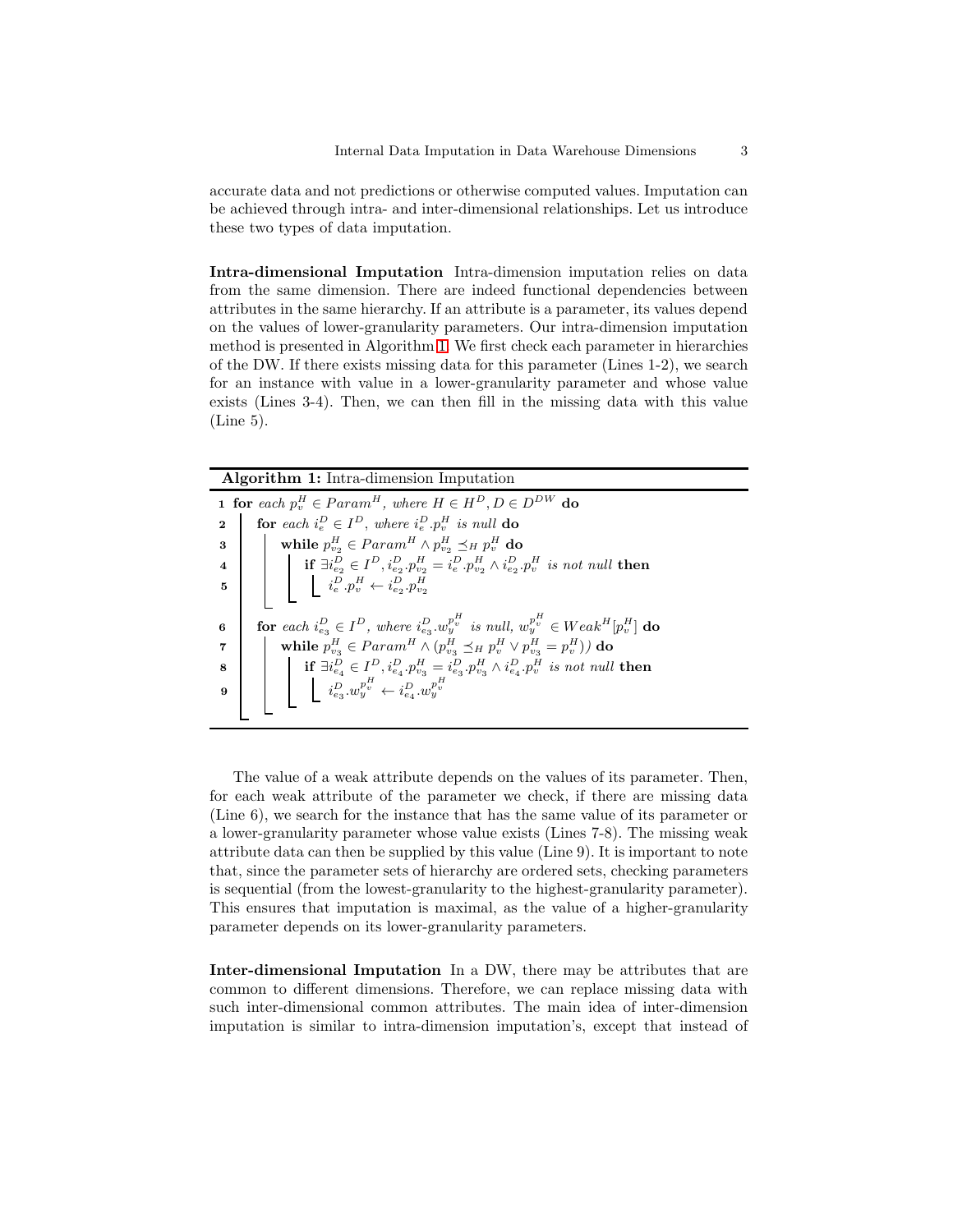searching for parameters in the same hierarchy, we search for common parameters of hierarchies in other dimensions (Algorithm [2,](#page-3-1) Lines 3-4 and 9-10). When performing the imputation of weak attributes, we must make sure that, in the searched dimension, the searched parameter is semantically identical with the parameter of the weak attribute to be completed; and that it bears a semantically identical weak attribute (Lines 10-11). We say "semantically identical" because in a DW, common attributes may be presented differently in different dimensions. Since in a DW, the designer would normally not use two vocabularies to describe a same entity, but may use the different prefixes or suffixes to distinguish the same entity in different dimensions, we must therefore use string similarity to match attribute names.

|              | <b>Algorithm 2:</b> Inter-dimension Imputation                                                                                                                                                                                                                                                                                                                                                 |
|--------------|------------------------------------------------------------------------------------------------------------------------------------------------------------------------------------------------------------------------------------------------------------------------------------------------------------------------------------------------------------------------------------------------|
|              | <b>1</b> for each $p_v^H \in Param^H$ , where $H \in H^D$ , $D \in D^{DW}$ do                                                                                                                                                                                                                                                                                                                  |
| $\mathbf{2}$ | for each $i_e^D \in I^D$ , where $i_e^D \cdot p_n^H$ is null do                                                                                                                                                                                                                                                                                                                                |
| 3            | for each $p_{v_2}^{H_2} \in Param^{H_2}$ , where $H_2 \in H^{D_2}$ , $D_2 \in D^{DW} \wedge D_2 \neq D$ do                                                                                                                                                                                                                                                                                     |
|              |                                                                                                                                                                                                                                                                                                                                                                                                |
|              |                                                                                                                                                                                                                                                                                                                                                                                                |
|              |                                                                                                                                                                                                                                                                                                                                                                                                |
|              |                                                                                                                                                                                                                                                                                                                                                                                                |
|              |                                                                                                                                                                                                                                                                                                                                                                                                |
|              |                                                                                                                                                                                                                                                                                                                                                                                                |
| 8            | for each $i_{e_2}^D \in I^D$ , where $w_v^{p_v^{H}} \in Weak^H[p_v^H], i_{e_2}^D w_v^{p_v^{H}}$ is null do                                                                                                                                                                                                                                                                                     |
| 9            | <b>for</b> each $p_{v_4}^{H_3} \in H_3$ , where $H_3 \in H^{D_3}$ , $D_3 \in D^{DW} \wedge D_3 \neq D$ do                                                                                                                                                                                                                                                                                      |
| 10           | if $p_{v_4}^{H_3} \simeq p_v^H \wedge \exists w_{y_2}^{p_{v_4}^{H_3}} \in Weak^{H_3}[p_{v_4}^{H_3}],$ $w_{y_2}^{p_{v_4}^{H_3}} \simeq w_y^{p_v^H}$ then                                                                                                                                                                                                                                        |
| 11           |                                                                                                                                                                                                                                                                                                                                                                                                |
| 12           |                                                                                                                                                                                                                                                                                                                                                                                                |
|              |                                                                                                                                                                                                                                                                                                                                                                                                |
| 13           | $\left\{\begin{array}{c} \text{while }p_{v_4}^{H_3} \in \textit{Param}^{H_3} \wedge (p_{v_5}^{H_3} \preceq_{H_3} p_v^{H} \vee p_{v_5}^{H_3} \simeq p_v^{H}) \text{ do} \\ \text{if } \exists i_{e_4}^{D_3} \in I^{D_3}, i_{e_4}^{D_3}, p_{v_5}^{H_3} = i_{e_3}^{D}, p_{v_5}^{H_3} \wedge i_{e_4}^{D_3}, w_{v_2}^{D_3} \quad \text{is not null} \\ \text{then} \\ \left[ \begin{array}{c} i_{e$ |
|              |                                                                                                                                                                                                                                                                                                                                                                                                |
|              |                                                                                                                                                                                                                                                                                                                                                                                                |

### <span id="page-3-1"></span><span id="page-3-0"></span>4 Experimental Assessment

We implement our algorithms<sup>[4](#page-3-2)</sup> and conduct experiments with different datasets. Our code is developed in Python 3.7 and is executed on a  $Intel(R)$  Core $(TM)$ i5-10210U 1.60 GHz CPU with a 16 GB RAM. Data are integrated in R-OLAP format with Oracle 11g.

<span id="page-3-2"></span><sup>4</sup> <https://github.com/BI4PEOPLE/Internal-Data-Imputationin-Data-Warehouse-Dimensions/>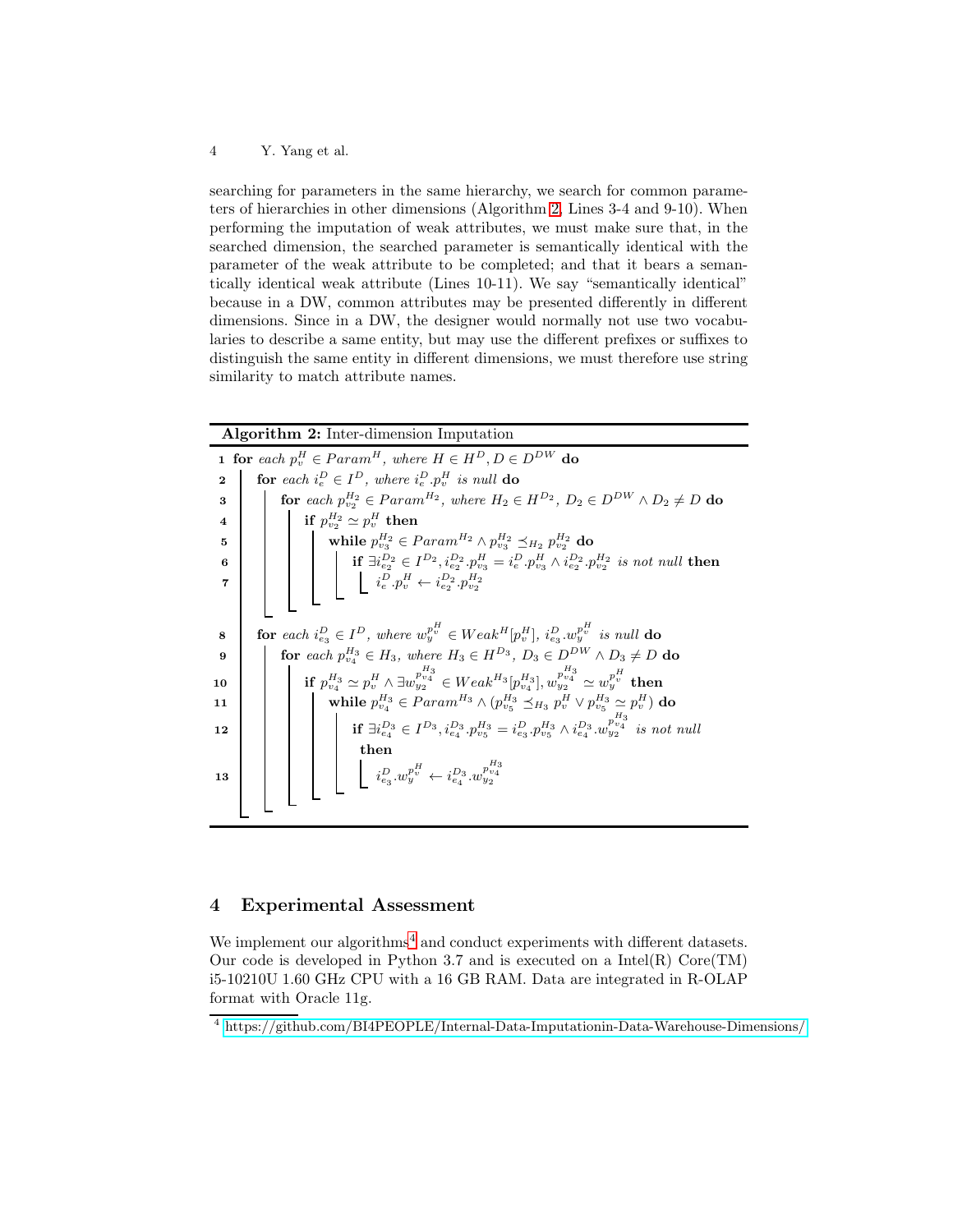#### 4.1 Datasets and Experimental Method

Our experiments are based on one benchmark dataset and three real-world datasets. The TPC-H benchmark ( $\textbf{TPCH}$ ) provides a relational schema<sup>[5](#page-4-0)</sup> with 8 tables and a data generator we use to produce 100 MB of data. The first realworld dataset is a customer-centric dataset (GlobalStore) of a global super store<sup>[6](#page-4-1)</sup>. It contains the order data of different customers and products. The second real world dataset is a regional sale dataset (RegionalSales) storing sales data for a company across US regions<sup>[7](#page-4-2)</sup>. The third dataset (GeoFrance) contains information about French cities, departments and regions from the French government open data site<sup>[8](#page-4-3)</sup>. We create a DW for each real-world dataset.

In our experiments, the parameter of the first granularity level in dimension hierarchies is the primary key of the dimension table. Its values are not repetitive, so weak attributes of the first granularity level and parameters of the second granularity level cannot be completed. Therefore, we generate missing data for parameters from the third granularity level of dimension hierarchies and for weak attributes from the second granularity level. Moreover, we apply different missing rates (1%, 5%, 10%, 20%, 30%, 40% and 50%). To generate a certain percentage of missing data for an attribute, we sort randomly all the tuples and remove attribute data of the first certain percentage of tuples. For each dataset, we carry out 20 tests and get the average imputation rate, accuracy and runtime. Imputation rate is the number of replaced values divided by the number of missing values. Accuracy is the number of correctly replaced values divided by the number of all replaced values.

#### 4.2 Intra-dimensional Imputation Experiments

The datasets TPCH, GlobalStore and RegionalSales are employed in this experiment intra-dimensional imputation experiment. The imputation rate ranges between 61.73% and 100%; the accuracy between 97.08% and 100%; and missing rate between 1% and 50%.

Imputation Rate In Figure [1,](#page-5-0) imputation rates (X-axis) vary with respect to missing rates  $(Y\text{-axis})$ . We observe that, for dataset **TPCH**, the imputation rate is always 100%, while the imputation rates of the other datasets decrease when the missing rate increases. The imputation rate of **RegionalSales** is much lower than the two others. Since missing data are replaced by the tuple having the same value on a lower-granularity parameter, the imputation rate of an attribute depends on the ratio of the distinct values and the coefficient of variation of each distinct value of its lower-granilarity parameters. For example, in the dimension Part of **TPCH**, imputation rate and ratio are  $0.125\%$  and  $0.027$  for the second

 $5 \text{ http://tpc.org/tpc.documents.current versions/pdf/tpc-h_v2.18.0.pdf}$  $5 \text{ http://tpc.org/tpc.documents.current versions/pdf/tpc-h_v2.18.0.pdf}$  $5 \text{ http://tpc.org/tpc.documents.current versions/pdf/tpc-h_v2.18.0.pdf}$ 

<span id="page-4-0"></span><sup>6</sup> <https://data.world/vikas-0731/global-super-store>

<span id="page-4-1"></span><sup>7</sup> <https://data.world/dataman-udit/us-regional-sales-data>

<span id="page-4-3"></span><span id="page-4-2"></span><sup>8</sup> <https://www.data.gouv.fr/fr/datasets/communes-de-france-base-des-codes-postaux/>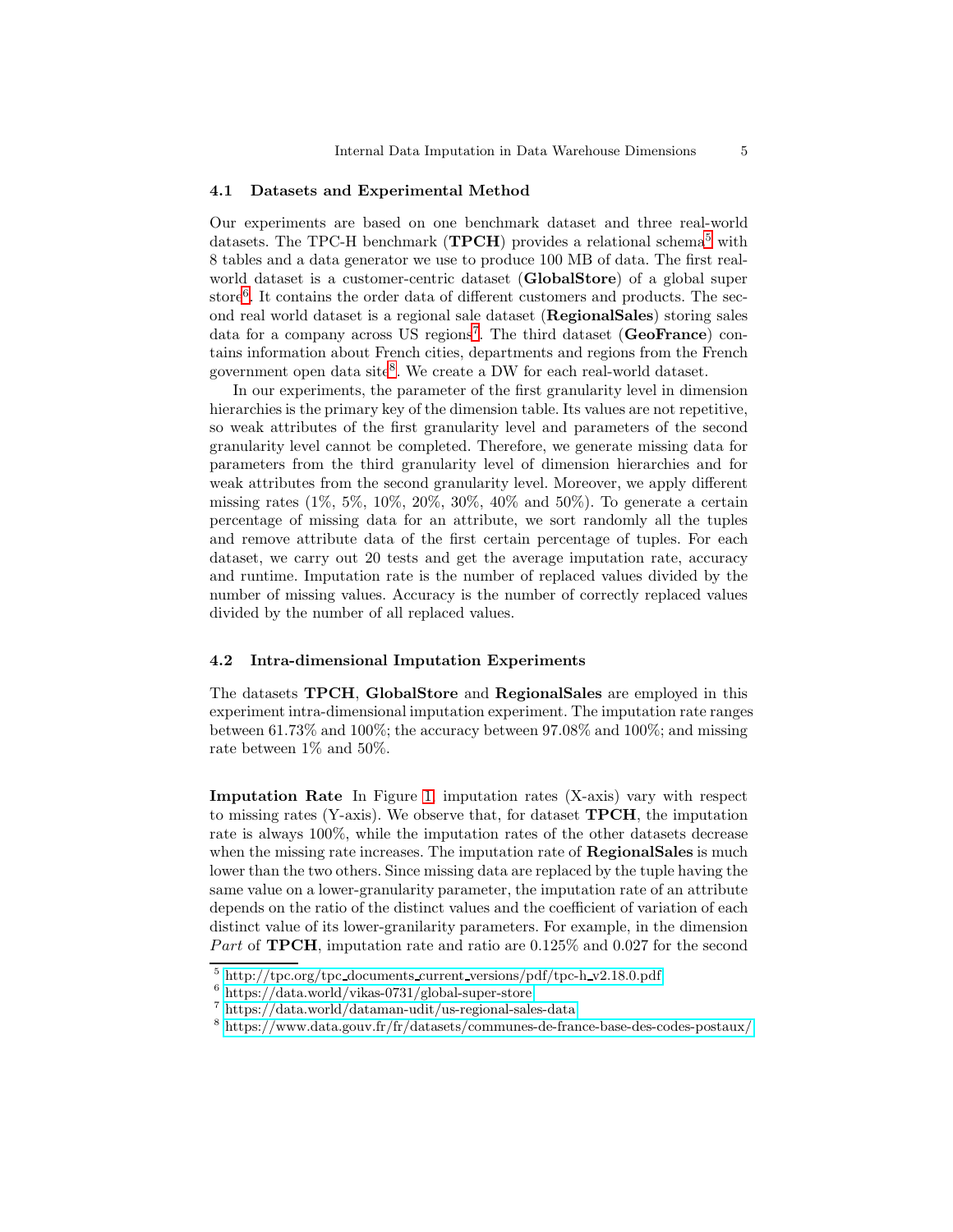granularity level parameter, respectively; while in dimension StoreLocation of RegionalSales, they are 62.13% and 1.1, respectively.



<span id="page-5-0"></span>Fig. 1. Intra-dimensional imputation experiment results

Accuracy We can see in Figure [1](#page-5-0) that the accuracy of TPCH is always 100%, while the accuracy of the two other datasets is always less than 100%. Since our imputation method is based on the hierarchy relationships, non-strict and incomplete hierarchies may impact accuracy. By analysing the data, we find that there are non-strict hierarchies in these datasets GlobalStore and Regional-Sales, i.e., in the dimension *Customer* of **GlobalStore**, there are some tuples whose *City* values are the same, but they belong to different *States*. There is a similar case in dimension  $StoreLocation$  of RegionalSales.

Runtime The evolution of runtime with respect to missing rate is linear (Fig-ure [1\)](#page-5-0), which is in line with the complexity of Algorithm [1,](#page-2-0) which is  $O(n)$ , where n is the missing rate.

#### 4.3 Inter-dimensional Imputation Experiments

We use **TPCH** and **GeoFrance** in this inter-dimensional imputation experiment. There are two **TPCH** dimensions, *Customer* and *Supplier*, which have same geographical attributes. In GeoFrance, we create two dimensions and randomly divide the original data into two partitions with the same number of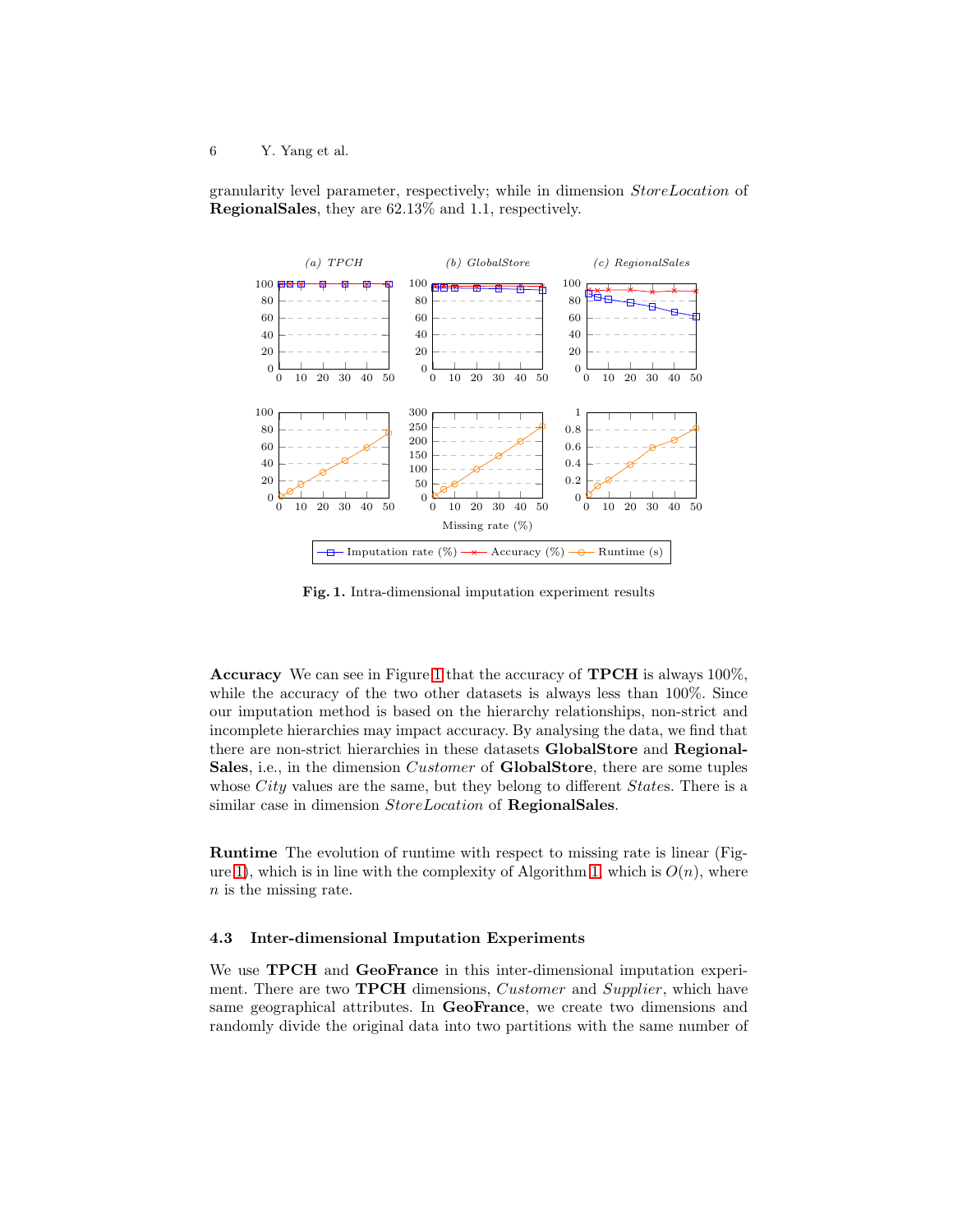tuples. Then, we load the each partition into one of the dimensions. The imputation rate ranges between 48.67% and 100%. The accuracy always remain at 100% with respect to missing rate.

Imputation Rate Yet again, the imputation rate of TPCH is always 100% (Figure [2\)](#page-6-0), for the same same reason as intra-dimensional imputation. GeoFrance's imputation rate is low when the missing rate is very low, then it increases with the missing rate. After analysing the data, we find that there is a tuple where the values of  $RegionCode$  and  $RegionName$  are originally missing. The lower-granularity parameter DepartmentCode being unique, RegionCode and  $RegionName$  missing data cannot be imputed. When the missing rate is low, the number of total missing data is low, too. Thus, the missing data in this tuple account for a large proportion of total missing data, which can explain why **GeoFrance**'s imputation rate is low when the missing rate is very low.



<span id="page-6-0"></span>Fig. 2. Inter-dimensional imputation experiment results

Accuracy There is no incomplete nor non-strict hierarchy in TPCH's and GeoFrance's DWs. Hence, the accuracy for these two datasets is always 100% (Figure [2\)](#page-6-0).

Runtime Again, the evolution of runtime with respect to missing rate is linear (Figure [2\)](#page-6-0), which is in line with the complexity of Algorithm [2,](#page-3-1) which is  $O(n)$ , where  $n$  is the missing rate.